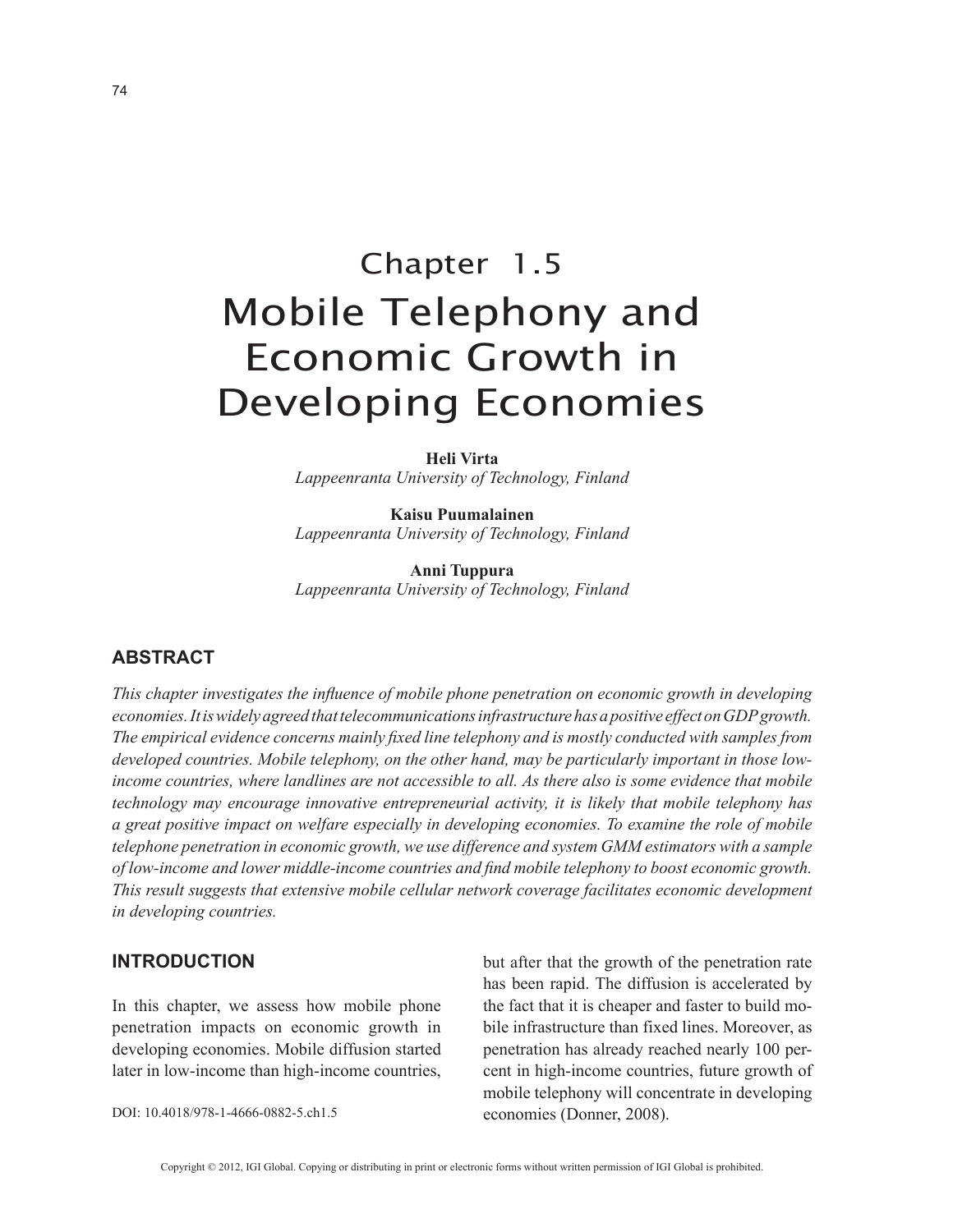It is widely agreed that telecommunications infrastructure has a positive effect on GDP growth because it lowers search and transaction costs, improves the quality of information and accelerates the diffusion of knowledge. Thus, mobile telephony should play a similar role in economic development. As the impact of mobile diffusion on access to communication services might be at its largest if fixed lines are lacking (ITU, 2003), mobile telephony may be particularly important in those low-income countries, where landlines are not available to all. There is already some evidence that the adoption of this innovation has increased the efficiency of small business activity, and generated new kinds of businesses (Frempong, 2009; Hahn and Kibora, 2008; Donner, 2007). A problematic aspect from the point of view of this study is, however, that the official GDP figures are unlikely to capture the impact of mobile telephony entirely.

Particularly the earlier literature on the relationship between telecommunications and economic growth uses the number of mainlines as a proxy for telecommunications infrastructure, while some studies use other measures such as the annual share of real GDP devoted to telecommunications industry (Röller and Waverman, 2001; Madden and Savage, 2000). Due to data availability, the bulk of the research concentrates on OECD countries. Nowadays, data on mobile telephony are also available even for developing economies, but the topic of mobile phone penetration and economic growth in less developed countries has received only limited attention. Moreover, many studies use cross-sectional data even if the use of panel data would make it possible to take country-specific fixed effects into account. Another shortcoming in the existing literature is that some of the studies treat telecommunications infrastructure or mobile telephony as an exogenous regressor or falsely conclude that endogeneity does not diminish the reliability of the results in question.

In this chapter, we aim to fill some of these gaps by focusing on low-income and lower-middle income countries. Furthermore, we use panel data and methodology that accounts for endogeneity. The chapter starts with a literature review followed by a methodology section also including estimation results. The chapter ends with directions for future research and conclusions.

# **LITERATURE REVIEW**

Telecommunications in large has been claimed to have a positive effect on economic development since it drastically decreases transaction costs and accelerates the diffusion of knowledge. A positive relationship between investment on telecommunications, or teledensity, and economic growth has been tested with various empirical settings (e.g., Norton, 1992; Dholakia and Harlam 1994; Dutta, 2001; Röller and Waverman, 2001; Cieslik and Kaniewsk, 2004; Datta and Agarwal, 2004). Norton (1992) employs two different datasets with partly overlapping time periods and country samples (124 countries in the larger sample) and finds a positive and unidirectional relationship between growth and telecommunications (measured as stock of telephones per hundred persons). Based on his results, Norton (p. 192) concludes that telecommunications infrastructure "must be viewed as at least as important as conventional economic forces such as stable money growth, low inflation, and an open economy". Dutta (2001) uses data from 15 developing and 15 industrialized countries also finding a positive relationship between telecommunications (total number of telephones and number of telephones per hundred persons) and GDP. To check the direction of causality, Dutta applies Granger causality test and concludes that although there is some evidence for causation from economic activity to telecommunications, this relationship is substantially weaker than for opposite direction. Further he concludes that there is no difference between the industrialized and developing countries in this sense. Several other researches report evidence for two-way causal